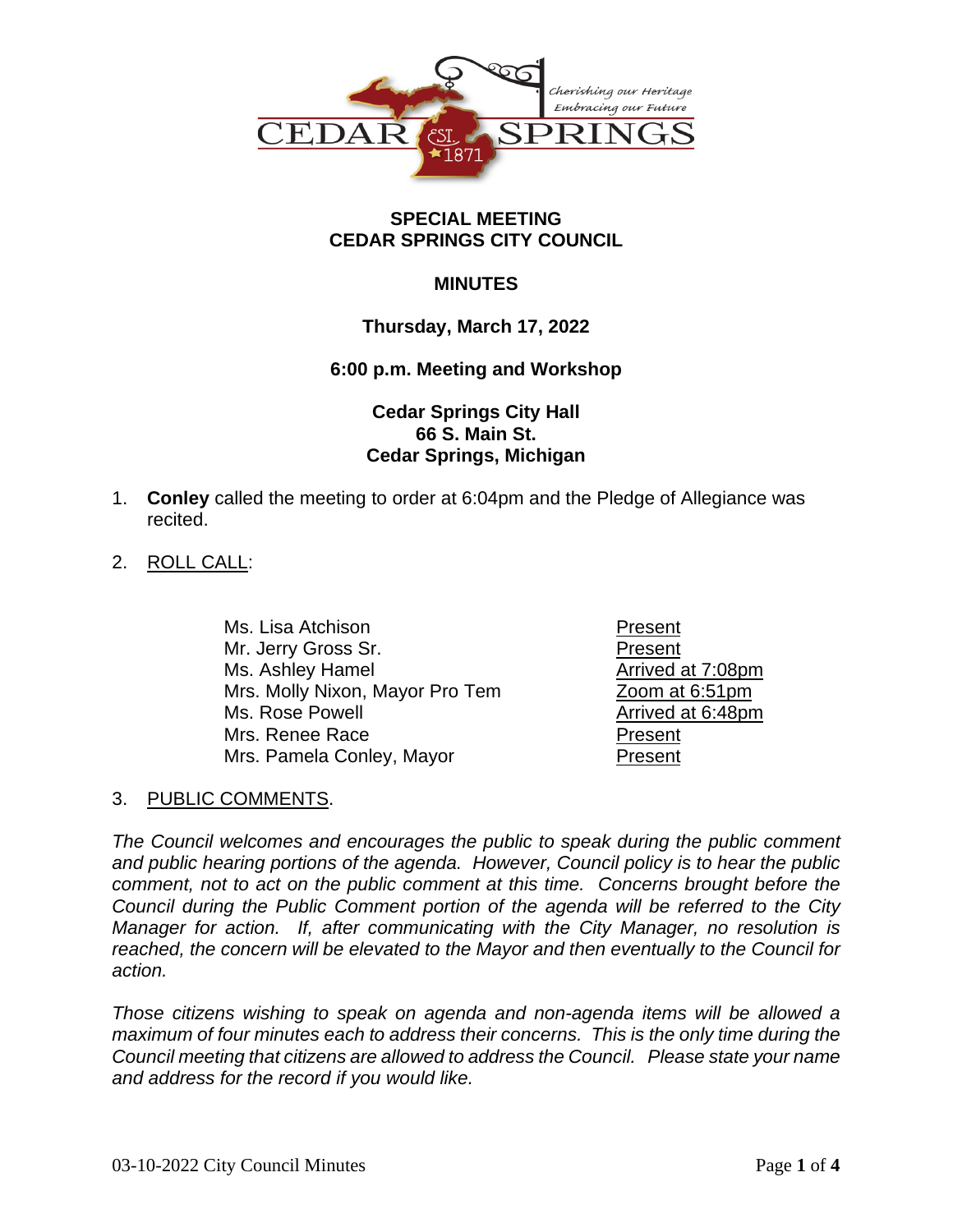- A. March 17<sup>th</sup>, 2022 ZOOM Meeting Information and Credentials
- B. Budget Workshop Public Notice

None.

# 4. ADOPTION OF AGENDA.

Motion by **Atchison** seconded by **Race** to approve the agenda as presented.

**Voice Vote 4-0 Motion Carried.**

## 5. CONSENT AGENDA.

*Councilmembers may request that any or all items be removed from the Consent Agenda. A motion is then in order to adopt all items not removed from the Consent Agenda. Requesting the removal of an item from the Consent Agenda is a prerogative afforded each councilmember and does not require the support of other councilmembers.*

A. Motion to approve the Red Hawk Utility Easement Agreement with the Cedar Springs Public Schools and authorize the Mayor to sign that document on behalf of the City.

Motion by **Atchison** seconded by **Race** to approve the consent agenda as presented.

**Voice Vote 4-0 Motion Carried.**

## 6. BUDGET WORKSHOP

A. 2022-2023 Draft City Budget Discussion

## **Falcon reviewed the proposed budget.**

- Millage Rates proposed for 22-23 64.3291 for Non Homestead and 46.5123 Homestead and an average residential taxable value at \$60,149. The average homestead property in the City of Cedar Springs is expected to pay approximately \$2,797 annually.
- General Fund has consistently added funds since 2014/2015. The cumulative total of the General Fund is at \$1,311,626.
- Capital Improvement Plan for 2022-2023 includes new fire truck bond payment payback, 2026 used county fire engine, 2009 Spartan Fire Engine, 22 sets of turnout gear, server/re-cabling at City Hall, City Hall Roof, Storm Drain Payment, Playground improvements, Main Street Bridge over Cedar Creek, Local Street repaving, Treatment plant projects, Future Funds for drain field, Water Tower contract, new well, water meter replacement, peter built loan payment and box/wing plow for Sterling Truck.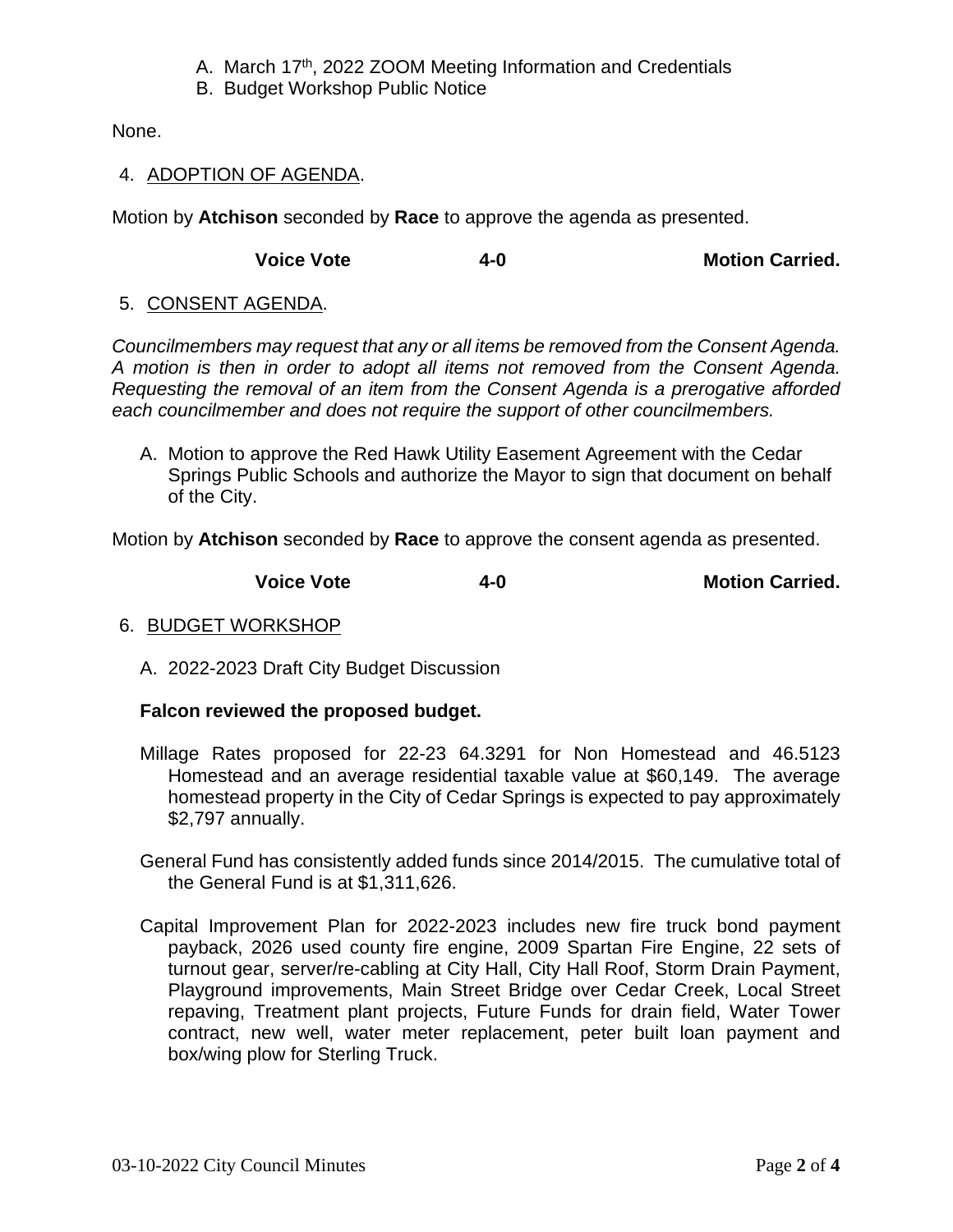General fund is expected to bring in \$2,352,185 in revenue and an estimated \$2,702, 535 in expenses. Notable items listed below.

- City Manager added \$50,000 for an assistant City Manager that may be shared with Sparta.
- Marihuana Application/license fees are an estimated revenue of \$144,000.
- Slight contract increases for the City Assessor and Kent County Sherriff's Department.

#### **Powell arrived in person at 6:48pm**

- Board of Review has a proposed pay increase from \$10 to \$12 hourly.
- City Building Grounds has budgeted for Turfs-r-us to mow and trim the library. Also budgeted a \$70,000 expense for a new roof at City Hall.

#### **Nixon arrived via Zoom at 6:51pm**

- Fire Department shows an increase in utilities and insurance for the new building.
- Master Plan update is not included in the budget, but will be budgeted for in the future.
- It is proposed to remove the gravel driveway at Morley Park.

#### **Hamel arrived in person at 7:08pm**

- Major Street Fund revenue comes from ACT 51 funds. 75% of the gas and wight tax from the sale of fuel received goes to the major street fund. The major street fund balance is \$508,110. It is proposed to transfer \$22,420 into the fund balance.
- Local Street Fund revenue comes from ACT 51 funds. 25% of the gas and wight tax from the sale of fuel received goes to the local street fund. The local street fund balance is \$286,339. It is proposed to transfer \$120,325 from the fund balance to complete the proposed projects.
- Equipment Fund is budgeting for a new wing/box for the Sterling Plow Truck. It is estimated that \$80,125 will be transferred from the fund balance to cover the expense.
- Downtown Development Fund is expected to see an increase in revenue of approximately \$21,417 due to new development and improvements in the district. The City Manager has budgeted \$10,000 for an Assistant City Manager to assist with the functions of the Downtown Development Authority.
- Library Fund is expecting to exceed their budget by approximately \$21,000. The Library Board is considering increasing the millage rate to the maximum amount permitted. If the maximum millage rate is levied its estimated revenue is approximately \$30,000.
- Sewer Fund has a lot of depreciation that must be budgeted for (\$200,000). There is 1.7 million in the fund balance and it is proposed to transfer \$40,245 from fund